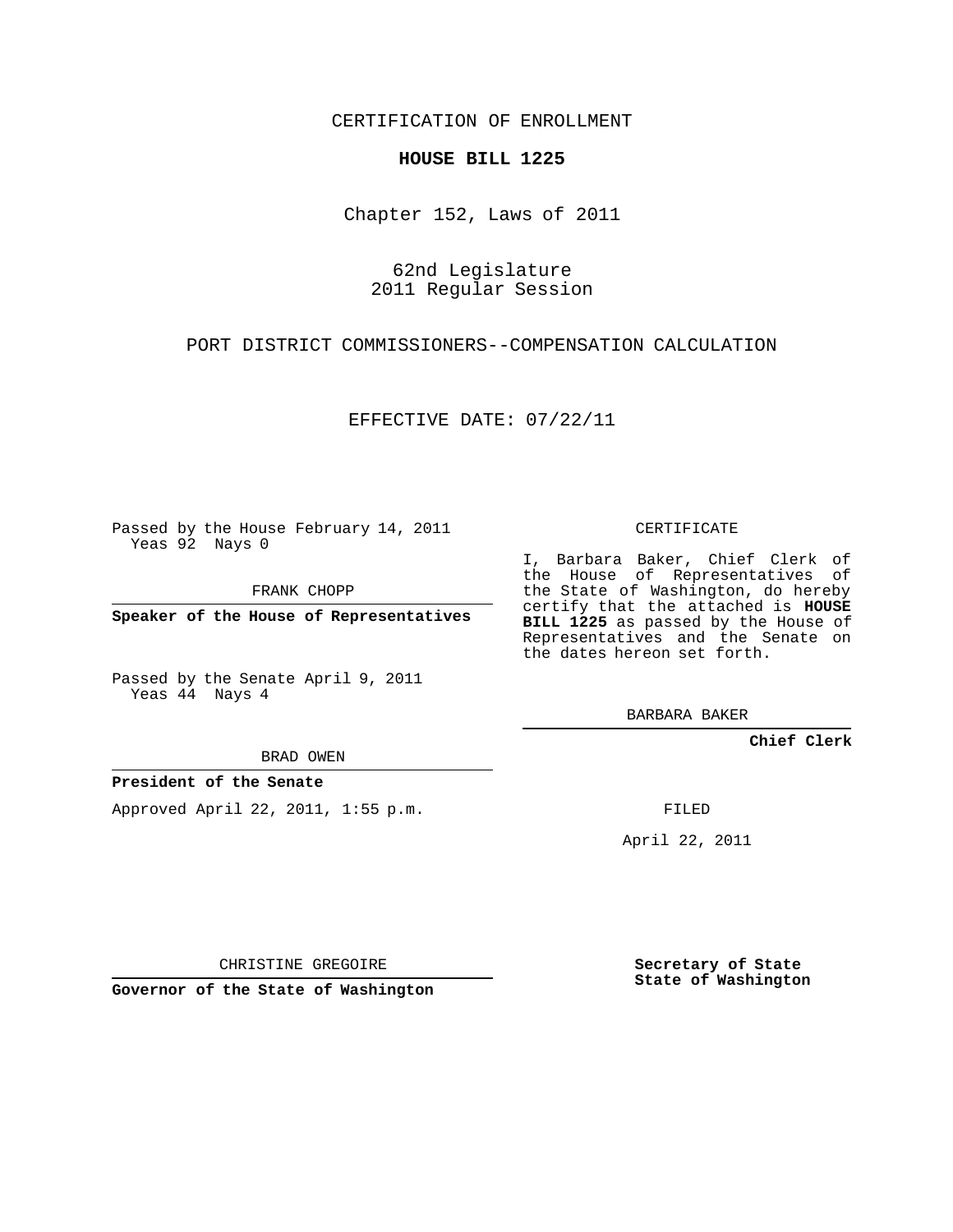## **HOUSE BILL 1225** \_\_\_\_\_\_\_\_\_\_\_\_\_\_\_\_\_\_\_\_\_\_\_\_\_\_\_\_\_\_\_\_\_\_\_\_\_\_\_\_\_\_\_\_\_

\_\_\_\_\_\_\_\_\_\_\_\_\_\_\_\_\_\_\_\_\_\_\_\_\_\_\_\_\_\_\_\_\_\_\_\_\_\_\_\_\_\_\_\_\_

Passed Legislature - 2011 Regular Session

**State of Washington 62nd Legislature 2011 Regular Session By** Representatives Angel, Takko, Warnick, Van De Wege, and Fitzgibbon Read first time 01/17/11. Referred to Committee on Local Government.

 1 AN ACT Relating to clarification of the method of calculating 2 public port district commissioner compensation; and amending RCW 3 53.12.260.

4 BE IT ENACTED BY THE LEGISLATURE OF THE STATE OF WASHINGTON:

 5 **Sec. 1.** RCW 53.12.260 and 2007 c 469 s 3 are each amended to read 6 as follows:

 (1) Each commissioner of a port district shall receive ninety 8 dollars, as adjusted for inflation by the office of financial 9 management in subsection (4) of this section, per day or portion thereof spent (a) in actual attendance at official meetings of the port district commission, or (b) in performance of other official services or duties on behalf of the district. The total per diem compensation of a port commissioner shall not exceed eight thousand six hundred 14 forty dollars in a year, as adjusted for inflation by the office of 15 financial management in subsection (4) of this section, or ten thousand 16 eight hundred dollars in any year, as adjusted for inflation by the office of financial management in subsection (4) of this section, for a port district with gross operating income of twenty-five million or more in the preceding calendar year.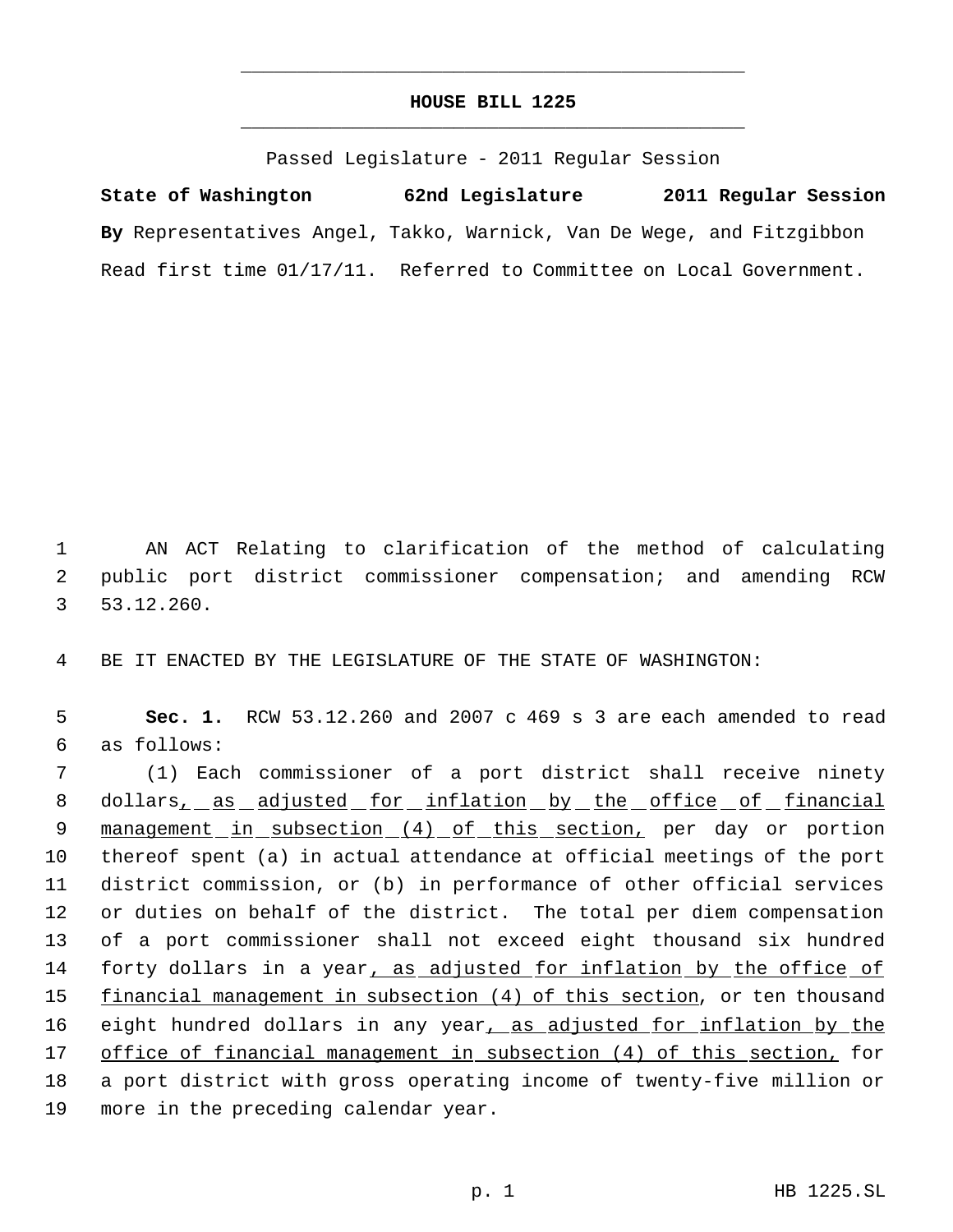(2) Port commissioners shall receive additional compensation as follows: (a) Each commissioner of a port district with gross operating revenues of twenty-five million dollars or more in the preceding 4 calendar year shall receive a salary of five hundred dollars per month, as adjusted for inflation by the office of financial management in subsection (4) of this section; and (b) each commissioner of a port district with gross operating revenues of from one million dollars to less than twenty-five million dollars in the preceding calendar year 9 shall receive a salary of two hundred dollars per month, as adjusted for inflation by the office of financial management in subsection (4) of this section.

 (3) In lieu of the compensation specified in this section, a port commission may set compensation to be paid to commissioners.

 (4) For any commissioner who has not elected to become a member of public employees retirement system before May 1, 1975, the compensation provided pursuant to this section shall not be considered salary for purposes of the provisions of any retirement system created pursuant to the general laws of this state nor shall attendance at such meetings or other service on behalf of the district constitute service as defined 20 in RCW  $41.40.010((\leftarrowleft))$   $(37)$ : PROVIDED, That in the case of a port district when commissioners are receiving compensation and contributing to the public employees retirement system, these benefits shall continue in full force and effect notwithstanding the provisions of RCW 53.12.260 and 53.12.265.

 The dollar thresholds for salaries and per diem compensation established in this section must be adjusted for inflation by the office of financial management every five years, beginning July 1, 2008, based upon changes in the consumer price index during that time period. "Consumer price index" means, for any calendar year, that year's annual average consumer price index, for Washington state, for wage earners and clerical workers, all items, compiled by the bureau of labor and statistics, United States department of labor. If the bureau of labor and statistics develops more than one consumer price index for areas within the state, the index covering the greatest number of people, covering areas exclusively within the boundaries of the state, and including all items shall be used for the adjustments for inflation in this section. The office of financial management must calculate the